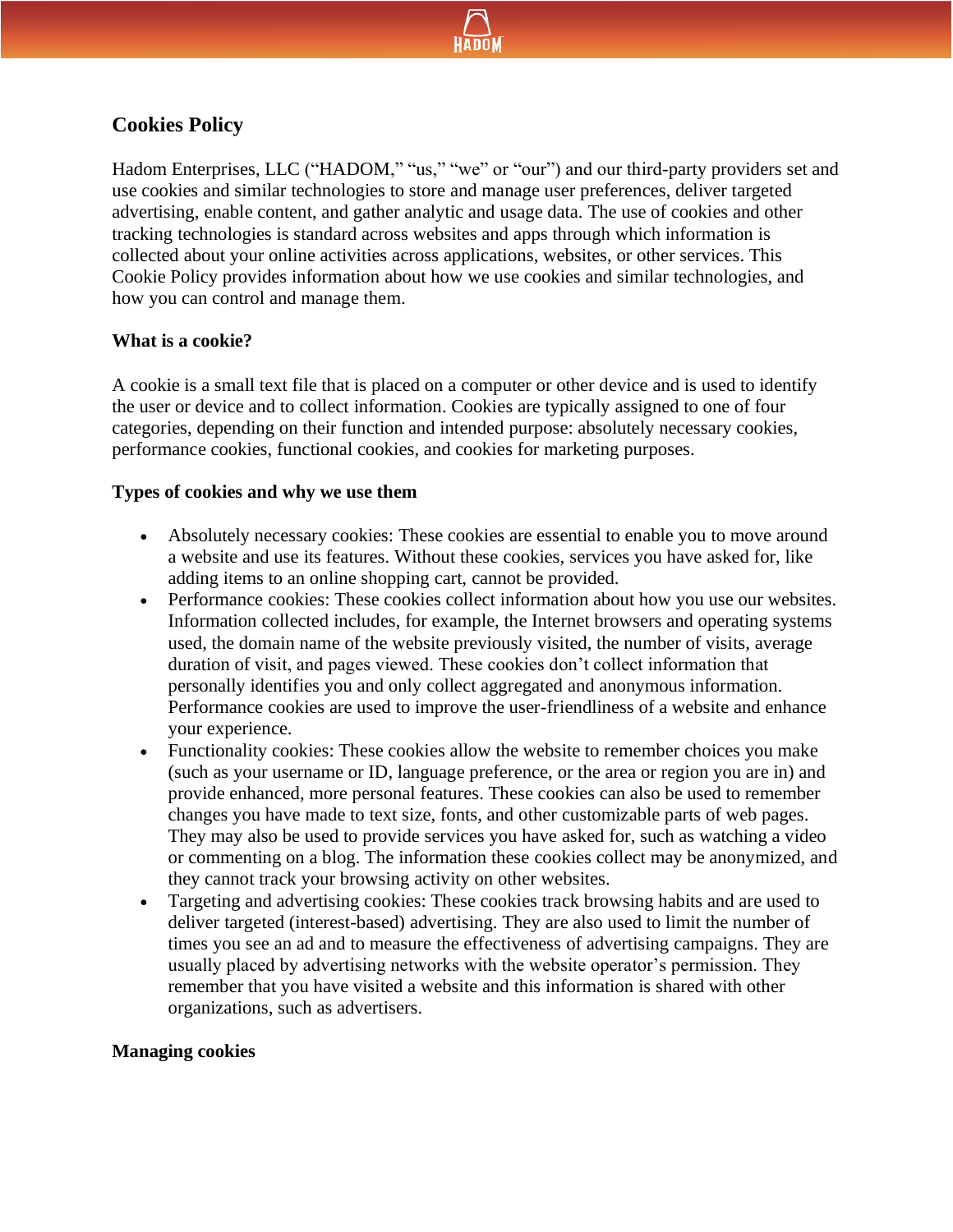

You can manage website cookies in your web browser (for example, Edge, Explorer, Chrome, Safari, etc.) settings, and you always have the choice to change these settings by accepting, rejecting, or deleting cookies. If you choose to change your settings, you may find that certain functions and features will not work as intended on the services. Cookie settings are slightly different depending on the browser used, so to manage cookies, you should refer to the program documentation and the relevant settings within your particular browser.

We understand that you may want to know more about cookies. Here are some useful resources that provide detailed information about types of cookies, how they are used, and how you can manage your cookie preferences: www.aboutcookies.org or www.allaboutcookies.org.

Local shared objects/Flash cookies: Flash cookies, also known as local shared objects, are designed to support browser content supported by Adobe Flash. They are usually used to enable ads and video content on websites. Like other cookies, they will store information on your device, some of which will be specific to the Flash-enabled content. Flash cookies can only be deleted within Adobe Flash rather than via your browser. Please refer to Adobe Flash's help page for information on how to manage your privacy settings and deletion of Flash cookies.

Web beacons: Our web pages may contain electronic images known as web beacons (also called single-pixel gifs and transparent graphic images) that we use to help deliver cookies on our sites, count users who have visited those sites, deliver services, and analyze the effectiveness of our promotional campaigns, for example. We may also include web beacons in our marketing email messages or newsletters to determine whether an email is opened or if links are clicked.

Web server & application logs: Our servers automatically collect certain information to help us administer and protect the services, analyze usage, and improve users' experience. The information collected includes:

- IP address and browser type
- Device information including Unique Device Identifier (UDID), MAC address, Identifier For Advertisers (IFA), and similar identifiers we or others may assign
- Device operating system and other technical facts
- The city, state/province, and country from which you access our website
- Pages visited and content viewed, stored, and purchased
- Information or text entered
- Links and buttons clicked
- URLs visited before and after you use our services

## **Interest-based advertising (IBA)**

Interest-based advertising (IBA) allows us to deliver targeted advertising to users of our services. IBA works by showing you advertisements that are based on the type of content you access or read. For example, as you browse our services, one of the cookies placed on your device will be an advertising cookie so we can better understand what sort of pages or content you are interested in. The information collected about your device enables us to group you with other devices that have shown similar interests. We can then display advertising to categories of users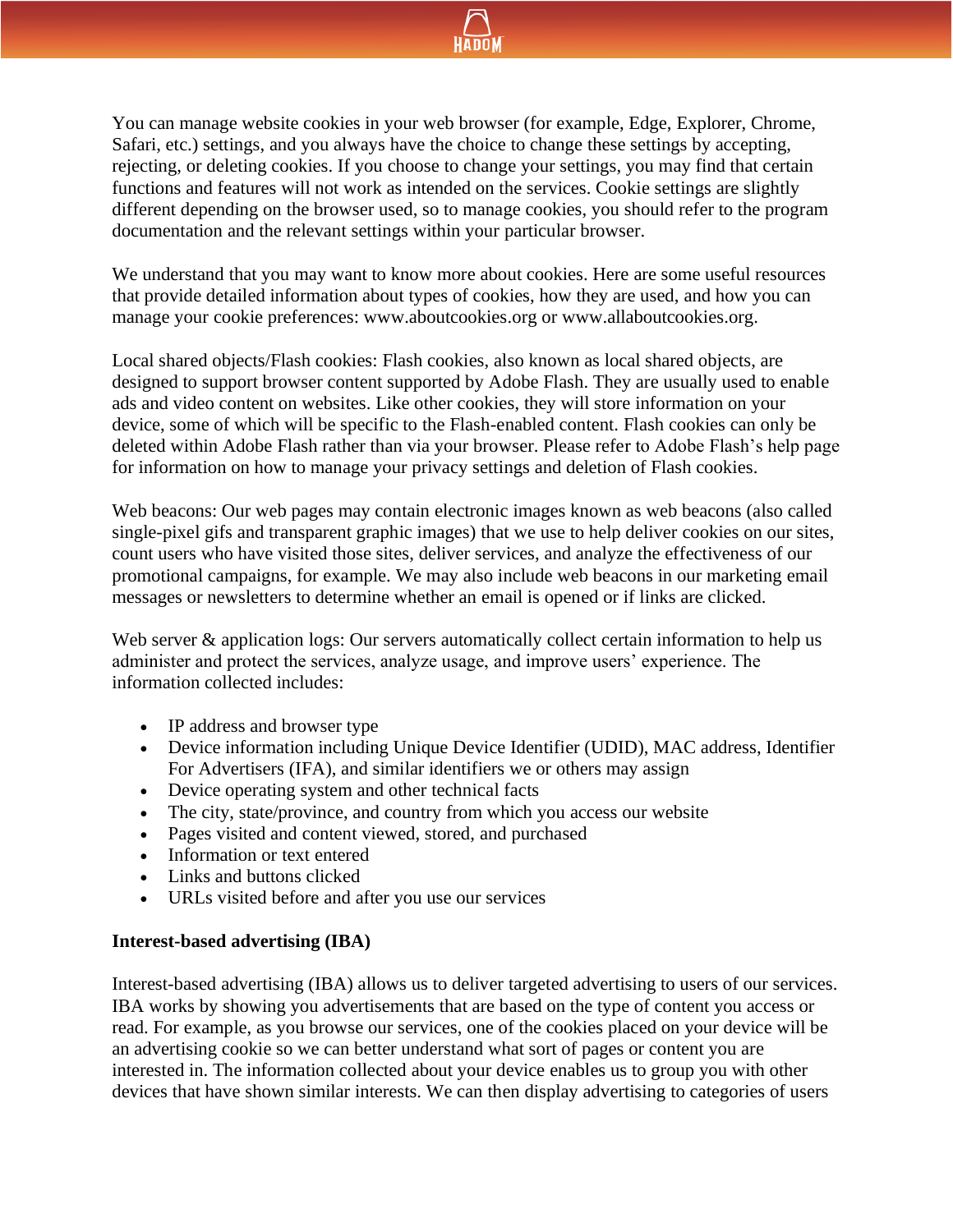

that is based on common interests. For more information about IBA, please visit: http://www.iab.net/public\_policy/behavioral-advertisingprinciples.

# **Opting out of IBA**

If you want to opt out of receiving interest-based advertising, it does not mean that you will no longer receive advertising when you are using our services. It just means that we will not use information collected about you for IBA and that any advertising you see will not be customized and may not be relevant to you. You can exercise your online advertising choices at http://optout.aboutads.info or by clicking the AdChoices icon in an ad and following the instructions. You may also opt out of receiving interest-based ads from many sites through the Network Advertising Initiative's (NAI) Opt Out Tool (http://www.networkadvertising.org/choices) and in the EU at

http://www.youronlinechoices.com/. Remember, if you delete cookies, use a different device, or change web browsers, you may need to opt out again.

#### **Advertising on mobile devices**

Mobile devices have an identifier that gives companies the ability to serve targeted ads to a specific mobile device. In many cases, you can turn off mobile device ad tracking or you can reset the advertising identifier at any time within your mobile device privacy settings. Another tool you can use to control advertising on your mobile device is the AppChoices App: http://youradchoices.com/appchoices. You may also choose to turn off location tracking on your mobile device. If you turn off ad tracking or location tracking, we will no longer use information collected from your device's advertising identifier for the purposes of advertising. You may still see the same number of ads but they may be less relevant because they will not be based on your interests or location.

## **Do not track**

Some browsers transmit Do Not Track (DNT) signals to websites. Due to the lack of a common interpretation of DNT signals throughout the industry, we do not currently alter, change, or respond to DNT requests or signals from these browsers. We will continue to monitor industry activity in this area and reassess our DNT practices as necessary.

#### **Connecting via social networks**

Some of our services may include social networking features, such as the Facebook "Like" button and widgets, "Share" buttons, and interactive mini-programs. Additionally, you may choose to use your own social networking logins from, for example, Facebook or LinkedIn, to log into some of our services. If you choose to connect using a social networking or similar service, we may receive and store authentication information from that service to enable you to log in and other information that you may choose to share when you connect with these services. These services may collect information such as the web pages you visited and IP addresses, and may set cookies to enable features to function properly. We are not responsible for the security or privacy of any information collected by these third parties. You should review the terms of